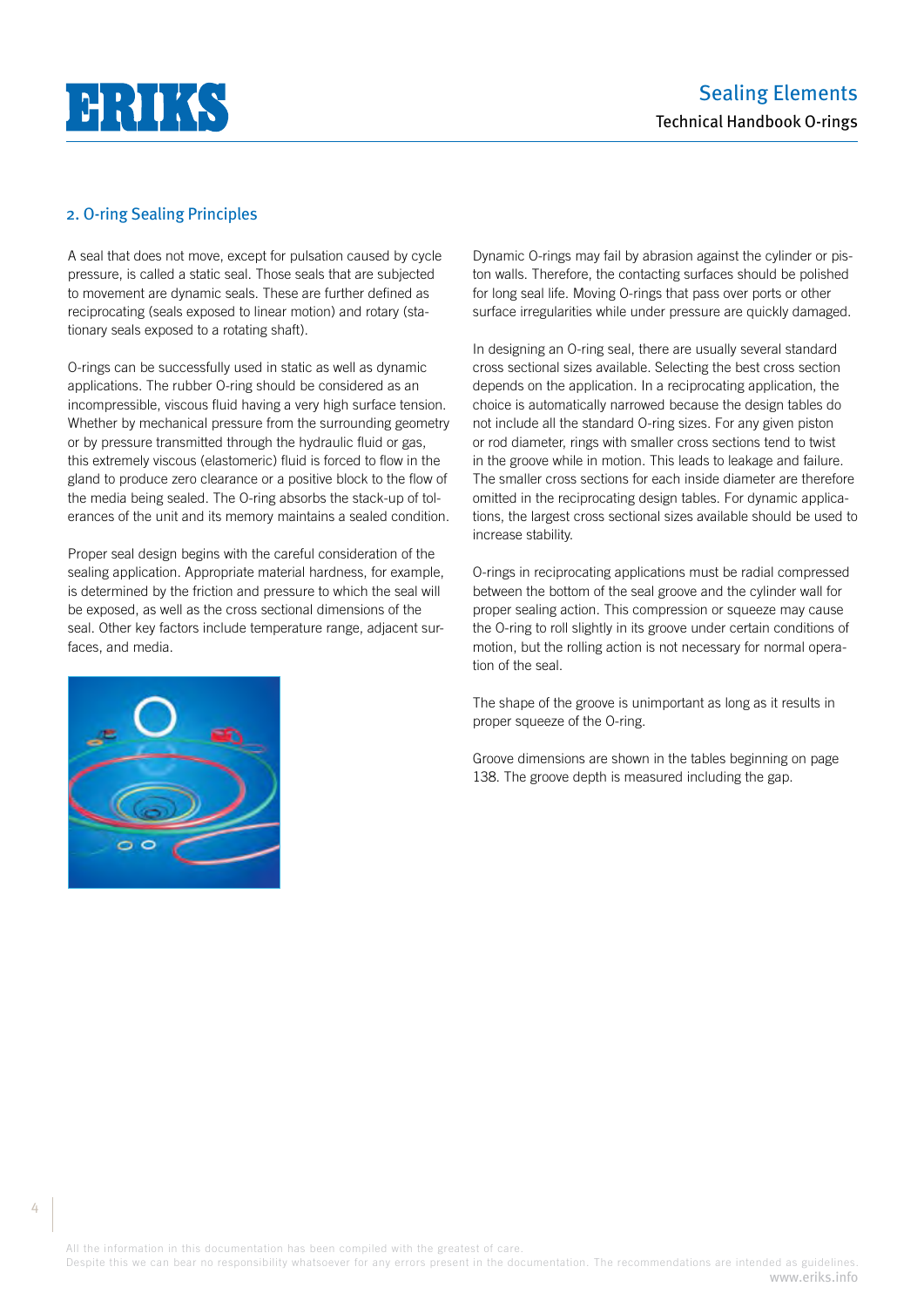

## 2. O-ring Sealing Principles

The tendency of an O-ring to return to its original shape when the cross section is deflected is the basic reason why O-rings make excellent seals.

The squeeze or rate of compression is a major consideration in O-ring seal design. Elastomers may take up the stack-up of tolerances of the unit and its memory maintains a sealed condition. O-rings with smaller cross sections are squeezed by a higher percentage to overcome the relatively higher groove dimension tolerances.

In static applications the recommended squeeze is usually between 15-30%.

In some cases the very small cross sections can even be squeezed up to 30%.

In vacuum applications the squeeze can even be higher. Squeezing more than 30% induces additional stress which may contribute to early seal deterioration.

In dynamic applications the recommended squeeze is between 8-16%; due to friction and wear considerations, smaller cross sections may be squeezed as much as 20%.



Despite this we can bear no responsibility whatsoever for any errors present in the documentation. The recommendations are intended as guidelines. www.eriks.info